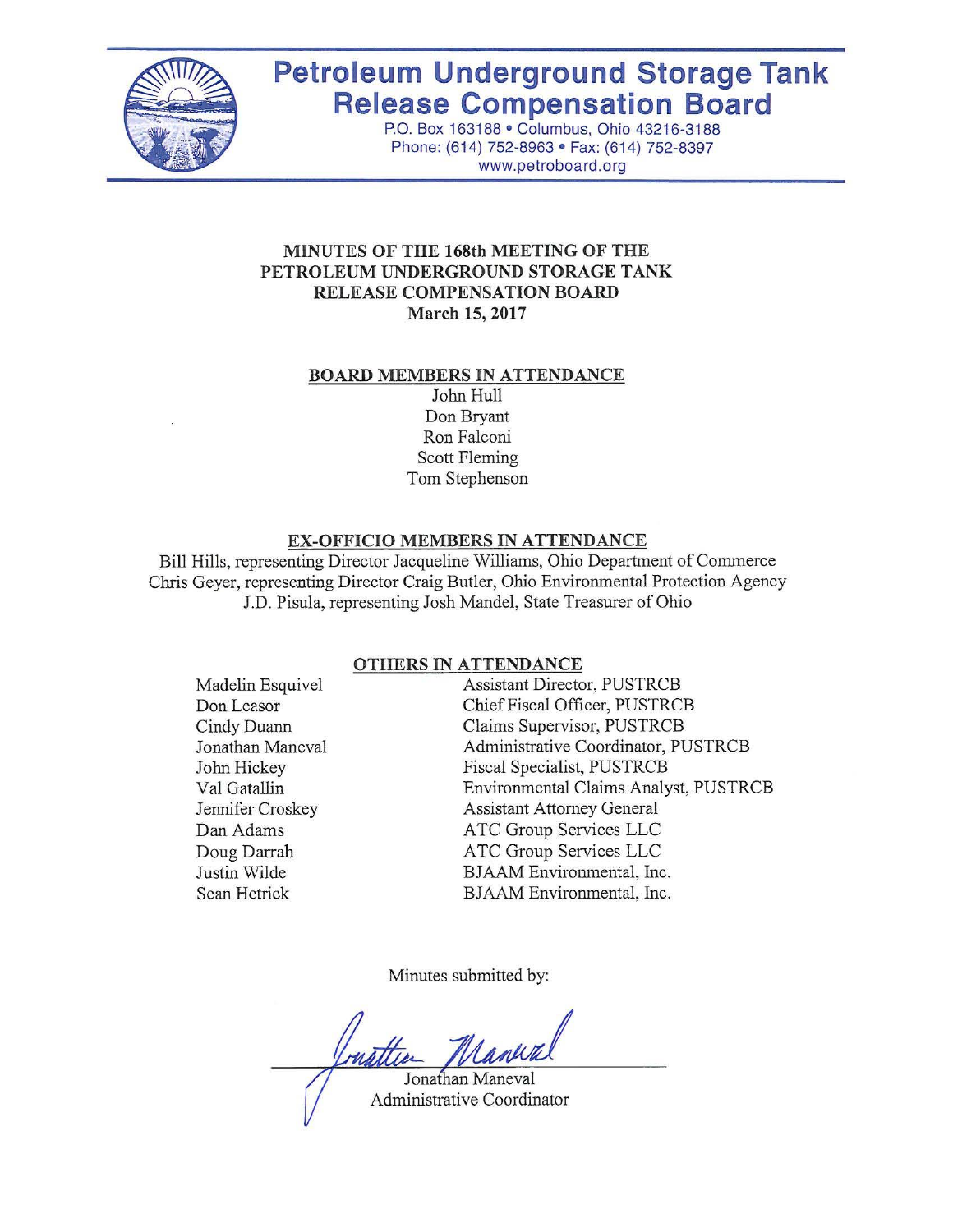# **Call to Order:**

Vice-Chairman Hull convened the one hundred sixty-eighth meeting of the Petroleum Underground Storage Tank Release Compensation Board on Wednesday, March 15, 2017.

The following members were in attendance: John Hull; Don Bryant; Ron Falconi; Scott Fleming; Tom Stephenson; Bill Hills, representing Director Jacqueline Williams, Ohio Department of Commerce; Chris Geyer, representing Director Craig Butler, Ohio Environmental Protection Agency; and J.D. Pisula, representing Josh Mandel, State Treasurer of Ohio.

The following member was not present: Jim Rocco.

# **Minutes:**

Vice-Chairman Hull asked if there were any comments or questions regarding the minutes from the January 18, 2017 Board meeting, and there were none. Mr. Hills moved to approve the minutes. Mr. Bryant seconded. A vote was taken and Messrs. Bryant, Fleming, Stephenson, Hills, Hull, Geyer and Pisula voted in the affirmative. Mayor Falconi abstained. The minutes were approved as presented.

# **BUSTR Report:**

Vice-Chairman Hull called upon Bill Hills, Bureau Chief, to present the Bureau of Underground Storage Tank Regulations' (BUSTR) report.

Mr. Hills reported that intermittent employees are still being used as file room clerks.

Mr. Hills said the vendors have completed about 126 of the 184 responsible party search cases being researched for this fiscal year. He said he expects the remaining cases to be completed by June 30, 2017. The program is used to identify underground storage tank (UST) owners and operators responsible for the investigation and cleanup of petroleum releases.

Mr. Hills reported that 19 grants totaling over \$3.5 million had been awarded through the Abandoned Gas Station Cleanup Grant Program. The program is administered by the Ohio Development Services Agency, in partnership with the Ohio EPA and BUSTR, and has \$20 million available to local government entities to be used for the cleanup of abandoned gas station sites. He noted that in order to be eligible for funding, the site must be classified by BUSTR as "Class C", meaning there is no viable owner able to pay for cleanup costs.

Mr. Hills said a meeting with stakeholders concerning the draft administrative rule amendments was held in the month of December, and comments were incorporated into the rules. He said the proposed rule amendments were approved by the State Fire Marshal, and are currently under review by the Director of the Department of Commerce and her Chief Legal Counsel. He said once the Director signs off on the amendments they will be submitted to the Common Sense Initiative Office.

Mr. Hills reported for the week ending March 3, 2017, there were 78 new inspections performed for a total of 3,065 inspections for the three-year inspection cycle ending June 30, 2019. He said that 15 NFAs (no further actions) were generated during this same time period, for a total of 216 NFAs for the grant cycle ending September 30, 2017.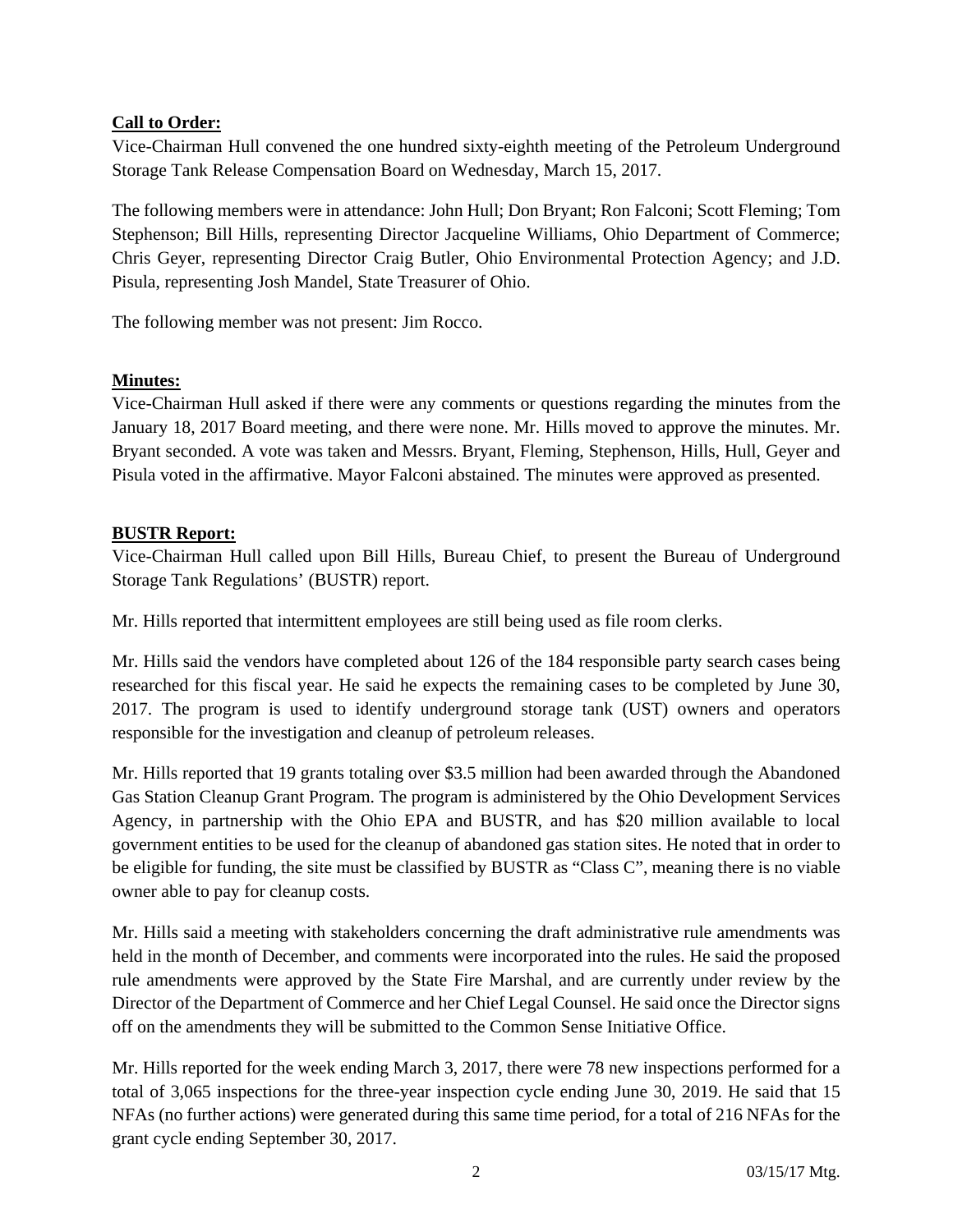Mr. Hills said there is a typographical error in the report and that as of March 3, 2017, there were 21,559 registered USTs. He said there were 3,632 owners of 7,277 registered facilities.

### **Financial Reports:**

Vice-Chairman Hull called upon Don Leasor, Chief Fiscal Officer, to present the financial reports.

# *Audit Update*

Mr. Leasor said the Independent Auditor's Report for the year ending June 30, 2016, had been distributed to each member. He said the audit was filed with the Auditor of State prior to the January 31, 2017 submission deadline. He explained that the report had been reviewed and accepted by that office, and it was released to the public on March 9, 2017.

Vice-Chairman Hull asked if there were any significant changes to the audit report from what was presented at the previous meeting. Mr. Leasor said no significant changes were made, and pointed out that, as expected, Kennedy Cottrell Richards issued a clean or unmodified opinion on the financial statements, meaning the Board's financial statements are stated fairly in accordance with generally accepted accounting principles. He said Kennedy Cottrell Richards also found no issues with internal controls, material weaknesses or significant deficiencies to report. Vice-Chairman Hull commended the staff for a job well done.

# *December and January Financials*

Mr. Leasor said the December and January financials were emailed to each member. He asked if there were any questions or concerns regarding these reports, and there were none.

Mr. Leasor reported, as of March 14, 2017, the unobligated account balance is \$25.6 million. He said this amount includes \$11.6 million in STAR Ohio and the custodial account, and \$14 million invested in U.S. treasuries and U.S. agency callable bonds. He said at the June 2016 meeting \$9 million was obligated for the payment of claims and the obligated account balance as of March 14, 2017, is \$3.7 million.

Mr. Leasor said that, as of January 31, 2017, expenses should be around 58.3% of the amount budgeted for the fiscal year. He said the claims expense for the month of January was \$409,000, and to date, approximately \$5.3 million had been paid for claims for fiscal year 2017.

Mr. Leasor reported, as of January 31, 2017, approximately 101% of the budgeted revenues net of any refunds had been collected.

Mr. Leasor reported that operating expenses for the month of January were \$152,000. He pointed out that, as of January 31, 2017, postage expense was 74% of the amount budgeted. He said this was due to postage fees for the final quarter of fiscal year 2016 being paid in the first quarter of fiscal year 2017. He said these charges include fees for the annual fee statement mailing, which is sent by certified mail.

Mr. Leasor said all other expenses are at or below where they should be at this time in the fiscal year. He explained that salaries were 6.5% below the budgeted amount due to a position vacancy. He pointed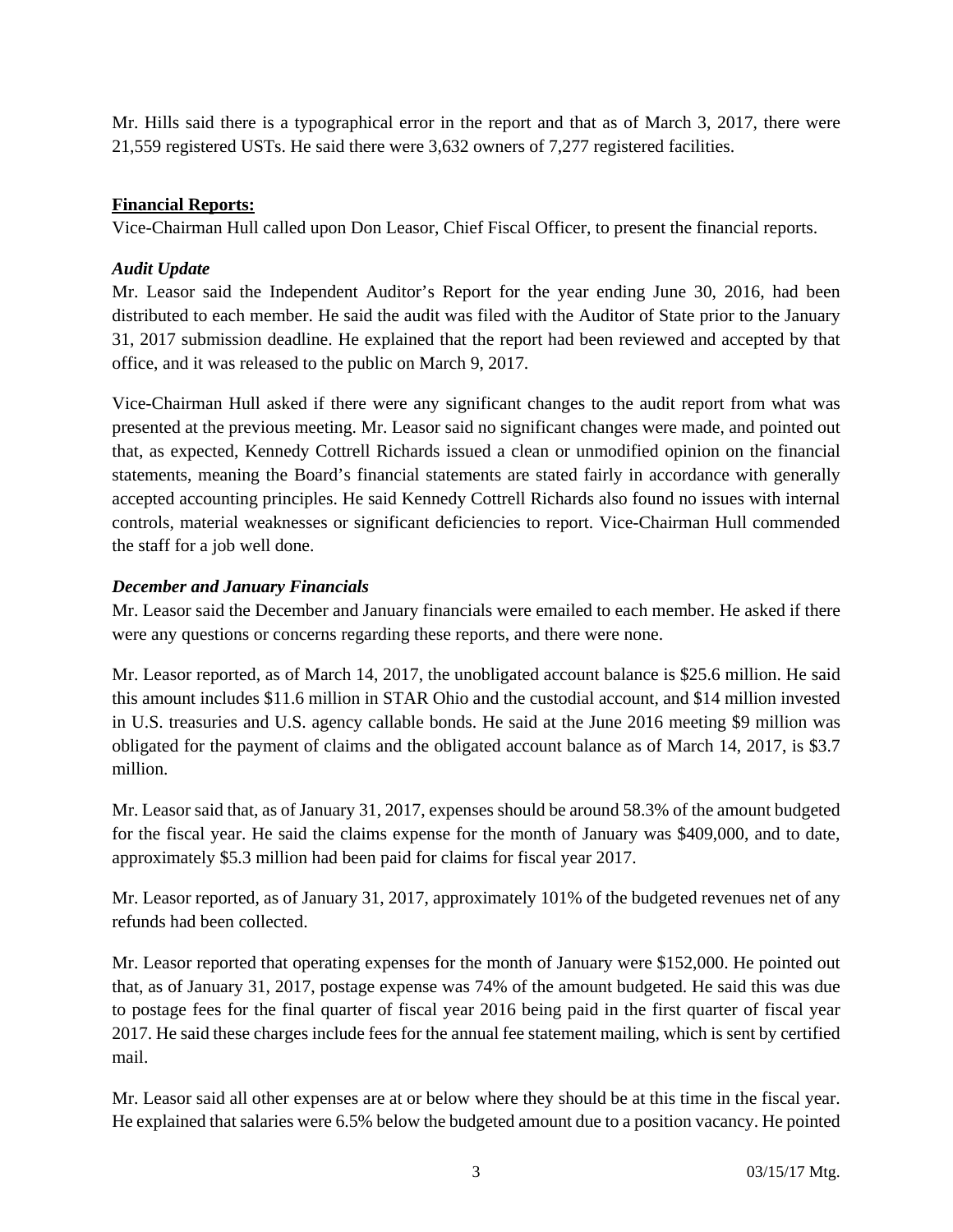out that temporary services were 17% below the budgeted amount, but noted that a temporary service employee will be used to fill the vacant office assistant position at the end of the fiscal year when the volume of calls being received increases following the mailing of the annual fee statements. Vice-Chairman Hull asked whether any additional temporary employees would be needed to assist with the move. Mr. Leasor said that he didn't believe any temporary employees would be used, and explained that the movers and other services that will be needed will fall under legal and professional expenses.

Mr. Leasor said office supplies were about 5.7% below the budgeted amount, and that he expects these costs will increase in preparation of the office move. He said printing and copying expenses were 38% below the budgeted amount. He said that a major portion of the printing and copy costs are related to the mailing of the annual fee statements, which occurs in the fourth quarter of the fiscal year. He noted that a notification concerning the move would be printed and mailed to tank owners and other stakeholders.

Mr. Leasor said legal and professional expenses were 8.8% below the budgeted amount. He said these expenses will increase as a result of the move, and that he believes there are sufficient funds available under this line item to cover the anticipated moving costs. Mr. Leasor reported that travel expenses were 26.8% below the amount budgeted. He said monies were included in the budget for litigation related travel expenses. However, very little of the anticipated travel costs had been incurred. He stated employee expenses were 9.2% below the budgeted amount due to staff vacancies. He said telephone expenses were 6% below the budgeted amount.

Vice-Chairman Hull asked if there was sufficient money in the budget to cover the costs to relocate the office. Mr. Leasor said the total move expenses are estimated to be about \$60,000. He explained that a portion of those costs are for new furniture, which will be addressed later in the meeting. He said he believes the remaining costs should be covered because many of the operating expenses are currently under budget.

# **Compliance and Fee Assessment Report:**

Vice-Chairman Hull called on Madelin Esquivel, Assistant Director, to present the compliance and fee assessment report.

Ms. Esquivel reported, as of February 28, 2017, refunds totaling \$19,463 had been paid to 15 owners for the 2016 program year, which began July 1, 2016. She said a total of \$34,192 was used to offset prior years' outstanding fees. She said the combined amounts total \$53,655, which represents 24% of the \$225,000 refund goal set for the 2016 program year.

Ms. Esquivel said, as of February 28, 2017, a net total of \$145,727 had been collected by the Attorney General's Office and Special Counsel. She said, as of February 28, 2017, 22 owners' accounts totaling \$129,035 had been certified to the Attorney General's Office for collection. She said, earlier in the current month, an additional \$683,300 had been certified for collection. She noted that this recent certification included unpaid 2016 program year's fees.

Ms. Esquivel said three Orders Pursuant to Law are currently under appeal. She said one appeal is in settlement negotiation and information to support the other two appeals is expected to be provided.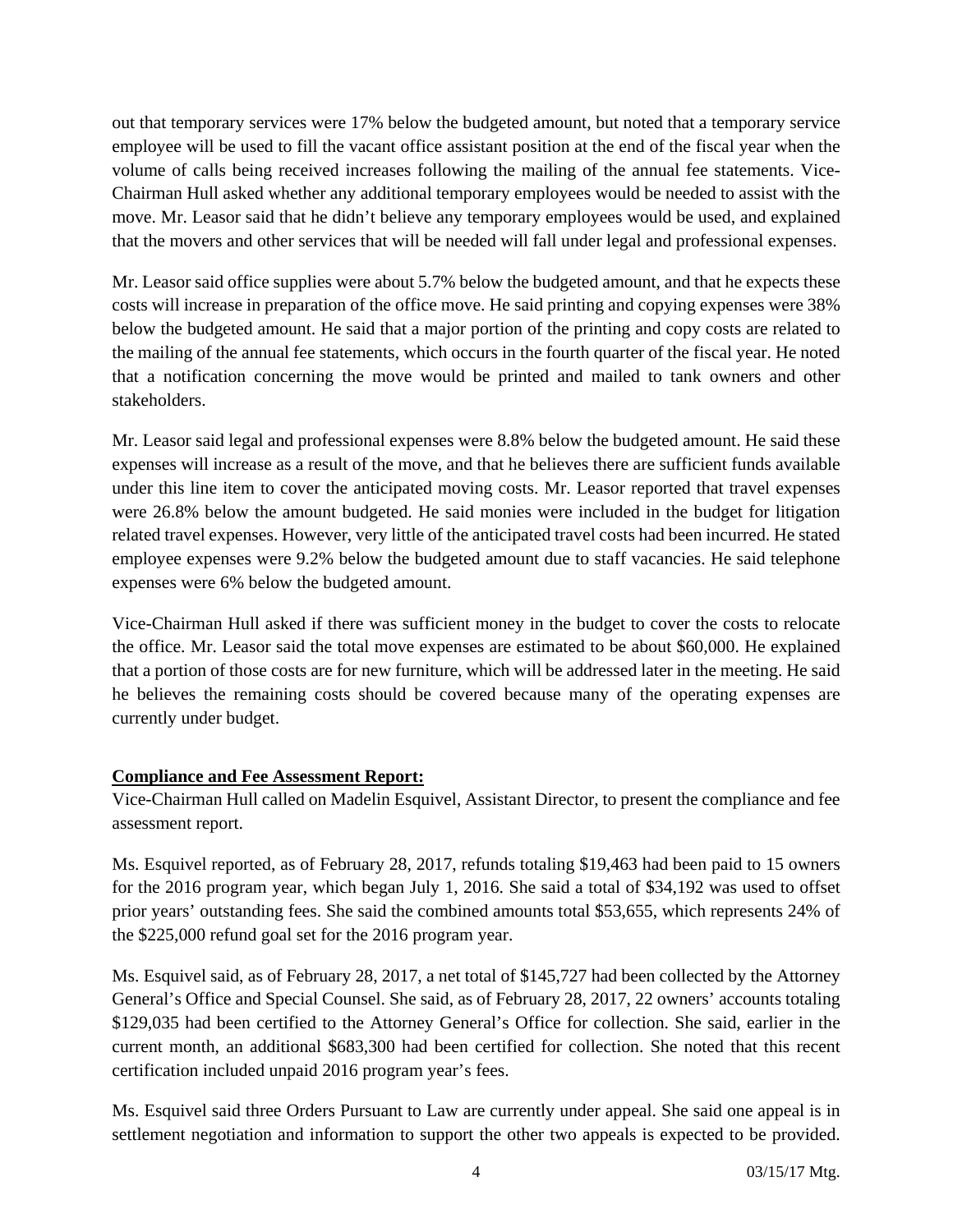She said one Determination to Deny a Certificate of Coverage was under appeal and information to support the appeal is expected to be provided.

Ms. Esquivel reported that four Ability to Pay Applications are pending review. The Ability to Pay program allows former UST owners experiencing financial difficulty to apply for and receive a determination of their ability to pay delinquent fees.

Ms. Esquivel reported that 2,978 Certificates of Coverage had been issued as of February 28, 2017. She said this amount represents 93% of the total Certificates that were issued in the previous year, which would indicate most the Certificates expected to be issued for the program year have been issued. She said there are 110 Applications for Certificates of Coverage currently being processed, 39 unresolved Pending Denials and 74 unresolved Determinations to Deny a Certificate of Coverage.

Ms. Esquivel stated that there are 50 uncashed refund checks that total \$38,897. She said the reporting of refunds for which more information was requested has changed. She explained that when more information is needed in order to process a refund, two requests are sent via certified mail. She said if no response is received, those refunds will be moved to a new No Response category. She said when she reviewed the refunds for which more information had been requested, there were 23 refunds totaling \$26,935 for which no response has been received. She said there are nine owners with refunds totaling \$10,390 who are still in the process of being mailed the two notifications.

Vice-Chairman Hull asked, historically, what percentage of owners respond to the second notice when they did not respond to the initial request for more information. Ms. Esquivel said it's a small percentage, and commented that the likelihood of receiving a response from individuals that owned the tanks in the early 1990's is slim. She said in order to bring a resolution to the pending refunds associated with owners that don't respond to the requests for more information, the goal is to ultimately reverse the refund and reapply the monies to the fee statement so the money is no longer included in the pending refund amount. Vice-Chairman Hull asked if at some point that money might be placed back into the pending refunds. Ms. Esquivel said if the owner provides information to demonstrate the refund is valid, then the refund would be paid out to the owner.

#### **Claims Reports:**

Vice-Chairman Hull called upon Cindy Duann, Claims Supervisor, to present the claims reports.

Ms. Duann said, as of March 1, 2017, the total maximum liability of in-house open claims has dropped below \$30 million. She said that, using the historical claim payout ratio of 75%, the actual anticipated claim liability of unpaid in-house claims is about \$22 million.

Ms. Duann said, with the exception of claims submitted under hardship status, the staff is currently reviewing and settling claims that were received in the month of December 2016. She noted the claims submitted by owners that have been granted hardship status are typically reviewed within 30 days.

Ms. Duann reported, as of March 1, 2017, there were 14 claim settlement determinations under appeal. She said, since the January meeting, six claim settlement appeals had been resolved, and four new objections to claim settlement determinations had been received. She said a hearing was held for one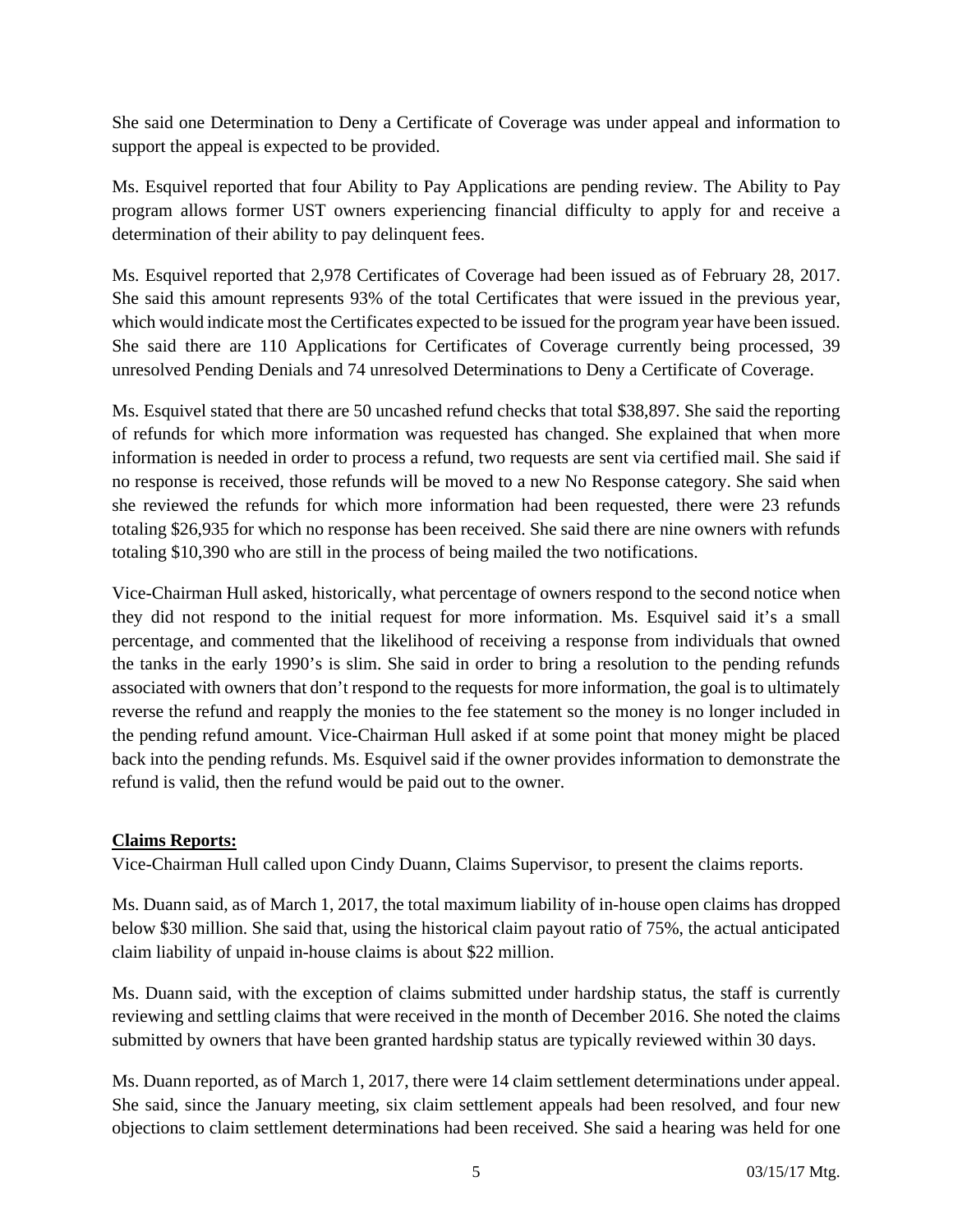appeal and a hearing has been scheduled for three other appeals. She said three responses had been issued concerning appeals for which additional information had been provided by the appellants, and additional information provided for two other appeals was under review. She said the staff is making progress to resolve claim settlement appeals.

Ms. Duann reported that, in the month of January, 34 claim applications were received and 71 claims were settled, and in the month of February, 53 claim applications were received and 83 claims were settled. She said, as a result, the number of claims pending review reduced by 67 during these two months.

Ms. Duann stated, for the last eight months, the total claim settlement offer was \$4.7 million for the settlement of 519 claims, and the average per claim payout was about \$9,000. Ms. Duann reported that the average claim payout ratio was about 78% of the net value, and pointed out that this is slightly higher than the historical average of 75%.

Ms. Duann said, in the month of January, 11 eligibility applications were received and eight determinations were issued, and in the month of February, 10 eligibility applications were received and six determinations were issued. She said, as of March 1, 2017, a total of 33 eligibility applications were pending review and seven determinations to deny eligibility were currently under appeal. She said hearings had been scheduled for two of the appeals, and information has been received in support of four appeals and is under review.

Ms. Duann stated, in the last eight months, a total of 97 requests for cost pre-approval have been received, and 91 cost pre-approval notifications were issued. She said, as of March 1, 2017, a total of 43 cost pre-approval requests were pending review, and she noted the staff is in the process of discussing and negotiating a contract O&M (operation and maintenance) price with a consultant for a few RAP (Remedial Action Plan) cost pre-approval requests. She explained that the contract price is being negotiated because the staff is seeing poor system operation, with low efficiency, and high O&M costs. Vice-Chairman Hull asked whether these RAP requests include purchases of remediation systems. Ms. Duann explained that for some of the sites, treatment systems have already been purchased, but because the systems are older, they are contemplating the authorization of the purchase of five replacement units.

#### **Unfinished Business:**

#### *Office Lease*

Vice-Chairman Hull called upon Don Leasor, to discuss the office lease.

Mr. Leasor said behind Tab 6 is a summary of the properties being considered for the Board's future office space. The summary presented the base rent, operating expenses and parking costs for the Board's current space in the LeVeque Tower along with properties located at 355 E. Campus View Boulevard, Columbus and 4151 Executive Parkway, Westerville. He said based on certain assumptions, the rental, operating and parking costs were estimated for a six-year period in order to provide a cost comparison between the properties.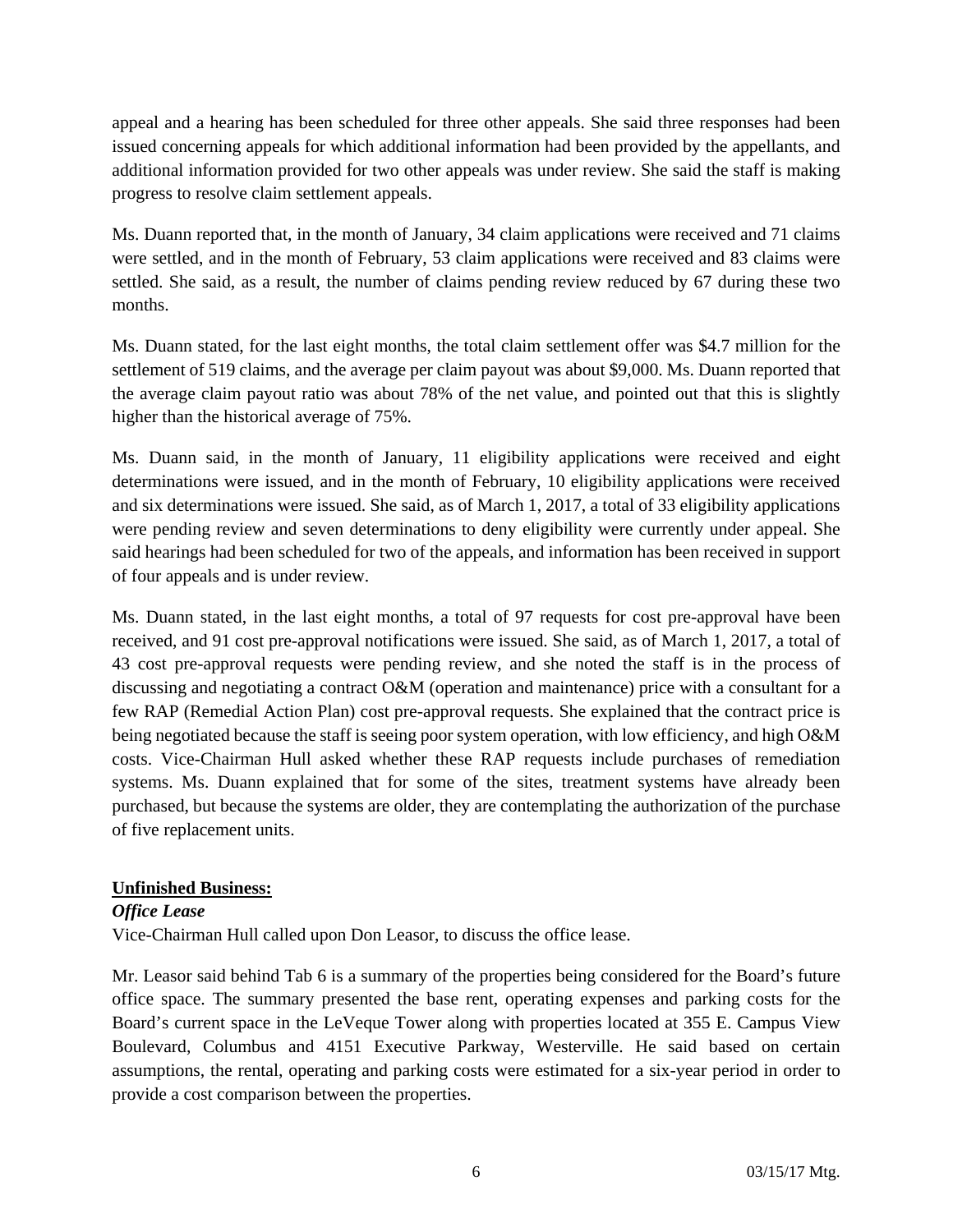Vice-Chairman Hull asked how increases to the operating expense for the Campus View Boulevard property would be calculated since the expense had been included in the base rent. Mr. Leasor responded that operating expenses were an estimate based on costs at similar facilities. Mr. Geyer questioned what expenditures are included in the operating expense. Mr. Leasor expressed that this information was not available to him as he was not part of the discussions.

Vice-Chairman Hull asked if the landlords had offered a budget for building improvements. Mr. Leasor explained that the allowance for tenant improvements was \$25 per square foot for the Executive Parkway location and \$18 per square foot for the Campus View Boulevard location. He noted that the landlord of the property at Campus View Boulevard had raised some concerns that the floor may be structurally unable to support the weight of the Board's files.

Mr. Bryant asked when a decision would need to be made, and Vice-Chairman Hull said the decision would be made quickly as the move would need to occur in the month of June. Ms. Esquivel explained that the Chairman and Executive Director are leaning towards relocating the office to the Executive Parkway location. She noted that a lease agreement is currently being prepared and she expects it will go to the Attorney General's Office for their review and approval soon.

Vice-Chairman Hull said the staff had done an assessment of the existing office equipment, furniture and fixtures and estimated that an additional \$35,000 would be needed in order to properly furnish the new space. He said if this meets the Board's approval, then a motion to increase the capital budget by \$35,000 was needed. Mr. Stephenson so moved and Mr. Fleming seconded. A vote was taken and all members voted in the affirmative. The motion passed.

# **Certificates of Coverage – Ratifications:**

Vice-Chairman Hull called upon Ms. Esquivel to present the lists of owners who have either been issued or denied a Certificate of Coverage for ratification by the Board.

Ms. Esquivel said the lists behind Tabs 7 and 8 are listings of facilities that, since the January Board meeting, had been issued or denied a program year 2015 or 2016 Certificate of Coverage.

Ms. Esquivel said the process used to review the fee applications and issue or deny a Certificate of Coverage includes a review for completeness to determine full payment was received; financial responsibility for the deductible has been demonstrated; and the owner has certified with his signature that he is in compliance with the State Fire Marshal's rules for the operation and maintenance of petroleum underground storage tanks. She said, if these requirements are met and if the tanks existed in previous years, a Certificate for the subject tanks has been issued to the owner in at least one of the prior two years, then a Certificate of Coverage is issued.

Ms. Esquivel explained that if deficiencies or compliance issues are identified, notice is provided to the owner in accordance with the Board's rules. The owner is provided 30 days to respond to the notice with information to correct the deficiency or compliance issue. If correcting information is not received within this time, a determination denying the Certificate of Coverage is issued to the owner.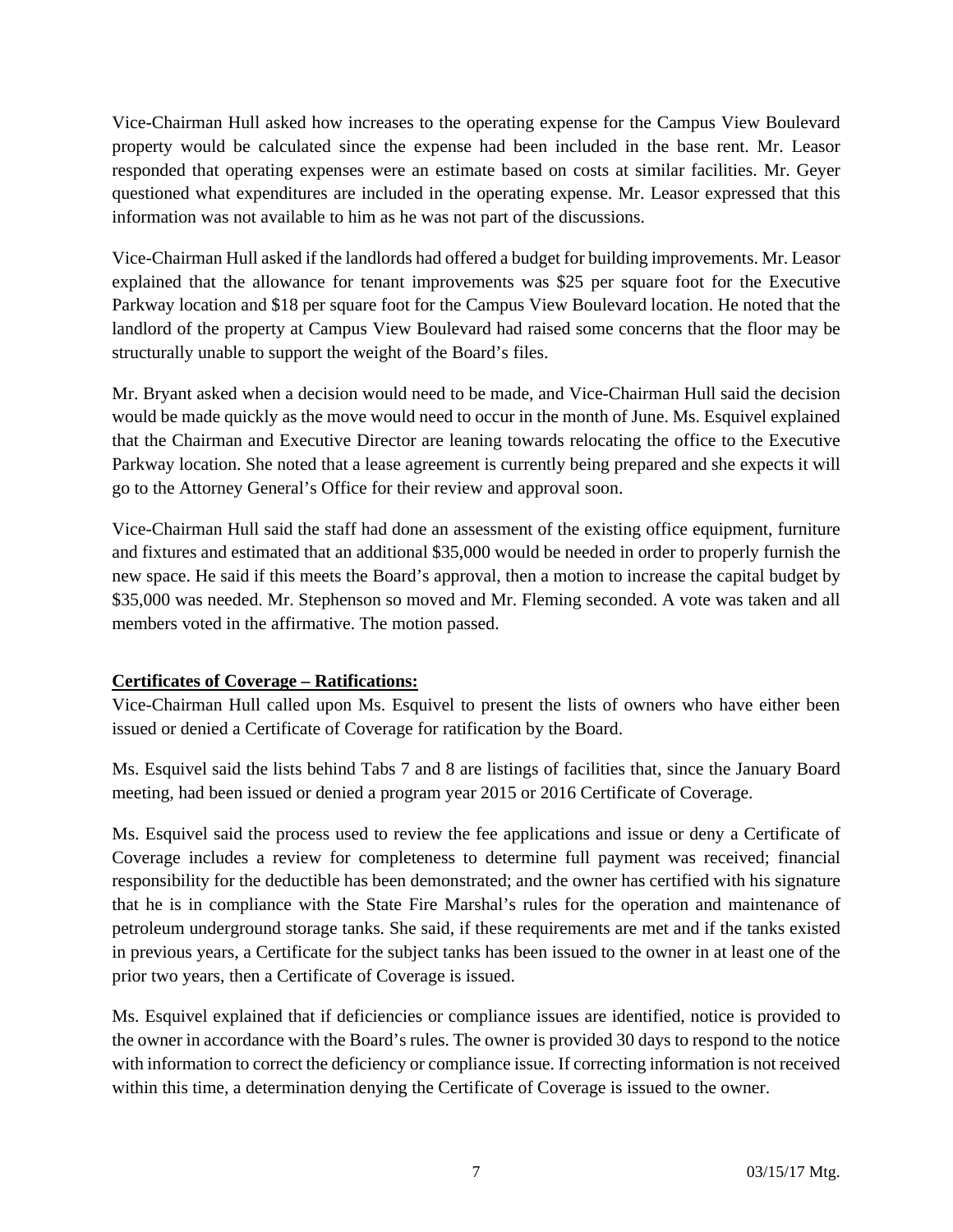She said the Board's rules and the Revised Code make provisions for an appeal of the determination. Ms. Esquivel said that, throughout this process, the Board's staff works with the owner to correct the fee statement record and, if necessary, refers the owner to BUSTR to correct the registration record.

Ms. Esquivel requested the Board ratify the issuance of the 2015 program year Certificates of Coverage for the six facilities included on the list behind Tab 7.

Mr. Fleming moved to ratify the issuance of the 2015 Certificates of Coverage for the facilities listed. Mr. Geyer seconded. A vote was taken and all members were in favor. The motion passed.

Ms. Esquivel stated that no 2015 program year Certificates of Coverage had been denied since the January meeting.

Ms. Esquivel requested the Board ratify the issuance of the 2016 program year Certificates of Coverage for the 180 facilities included on the list behind Tab 8.

Mr. Geyer moved to ratify the issuance of the 2016 Certificates of Coverage for the facilities listed. Mayor Falconi seconded. A vote was taken and all members were in favor. The motion passed.

Ms. Esquivel requested the Board ratify the denial of the 2016 program year Certificates of Coverage for the 50 facilities included on the list behind the Tab 8 green divider page.

Mr. Hills moved to ratify the denial of the 2016 Certificates of Coverage that were listed. Mr. Geyer seconded. A vote was taken and all members were in favor. The motion passed.

#### **Executive Session:**

Vice-Chairman Hull requested a motion to enter into executive session with counsel pursuant to Ohio Revised Code 121.22(G)(3) to discuss matters of pending or imminent court action. Mr. Hills so moved. Mr. Fleming seconded. Vice-Chairman Hull called for a roll call. The following members voted in the affirmative: Messrs. Bryant, Falconi, Fleming, Geyer, Hills, Hull, Pisula, and Stephenson. There were no nays. The motion passed.

During the executive session, Mr. Fleming requested to be recused from a portion of the executive session and left the meeting.

The Board adjourned from executive session and reconvened the public meeting.

# **Confirm Next Meeting and Adjourn:**

Vice-Chairman Hull reminded members that Financial Disclosure Statements must be filed by May 15, 2017. He noted that the statements can be mailed in or filed online.

Vice-Chairman Hull pointed out that three seats on the Board are currently vacant, and invited the members to recommend individuals to be considered for appointment. The vacancies include a representative of petroleum marketers, a representative of businesses that own USTs, and a professional engineer with geology experience who represents the interests of the public that is not associated with the petroleum industry. It was noted that because five of the members are affiliated